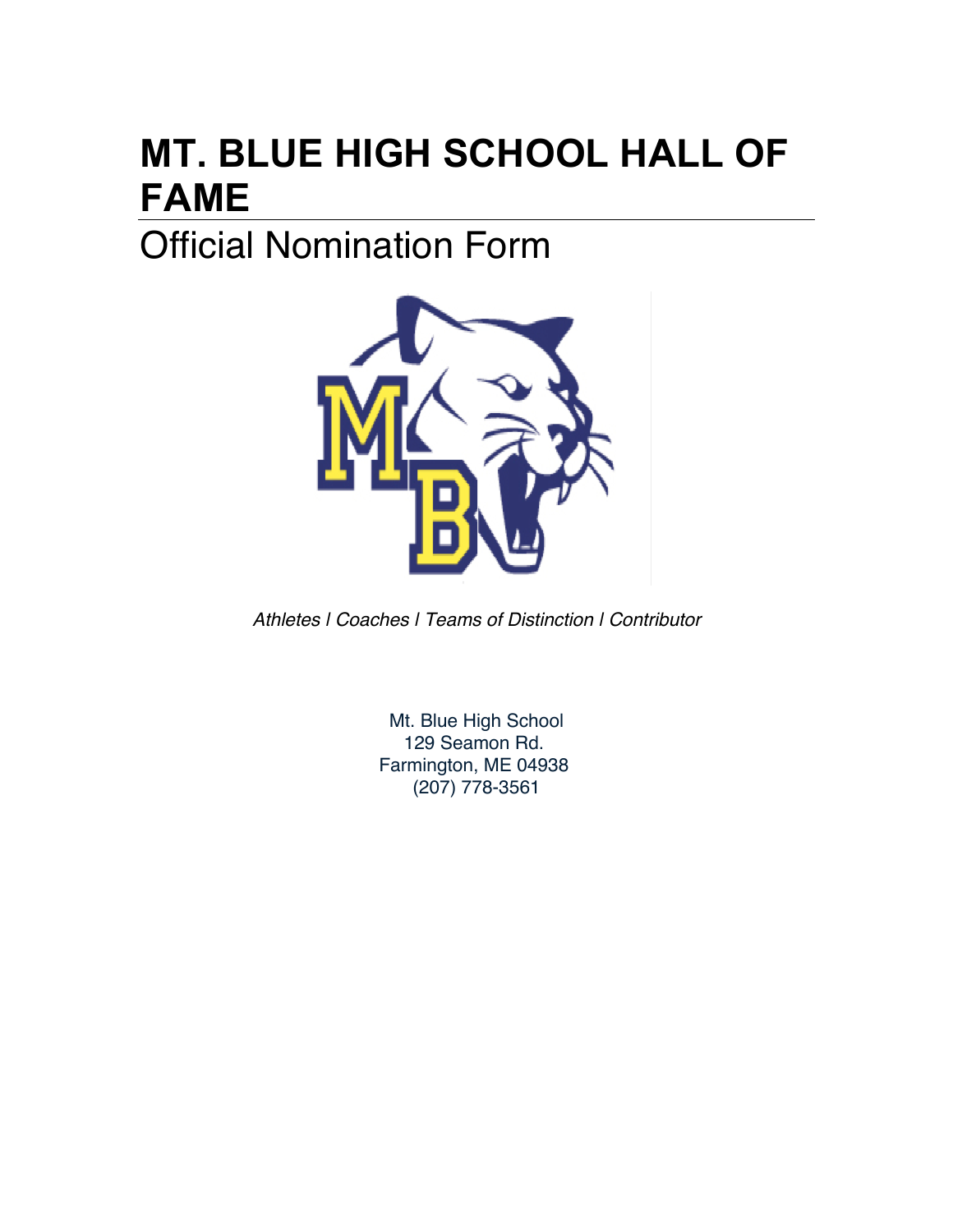#### **INSTRUCTIONS**

All information on this form must be completed and supporting letters of recommendation must be received by December 31<sup>st</sup> for the candidate to be considered for the following year's class. The completed nomination form and support materials should be sent to: Mt. Blue High School 129 Seamon Rd. Farmington, ME 04938. Once the nomination form is received, all action necessary to the selection process shall remain confidential. All information submitted shall be retained by RSU #9.

A portrait-type photograph should also accompany this nomination. If the nominee is inducted into the Hall of Fame, the nominee or individual submitting the nomination shall furnish, at no cost to the Hall of Fame, an 8" x 10" color photograph of the nominee.

#### **GENERAL CRITERIA**

Nominees must exemplify the highest standards of sportsmanship, ethical conduct and moral character.

The categories of athlete, coach, team of distinction and contributor are included on the nomination form for expediency in understanding the primary area in which an individual is to be considered for his or her achievements in interscholastic athletics.

Nominees for the Hall of Fame will either be 1) Approved and sent to the Selection Committee, 2) Put on "Hold" or 3) Placed in the "Inactive" category. The "Hold for Future Consideration" category means a nominee may be considered again for induction and that additional information and supportive material would be helpful before future consideration. "Inactive" indicates that the nominee no longer will be considered for Hall of Fame induction until renominated. A one-year waiting period is required before renomination.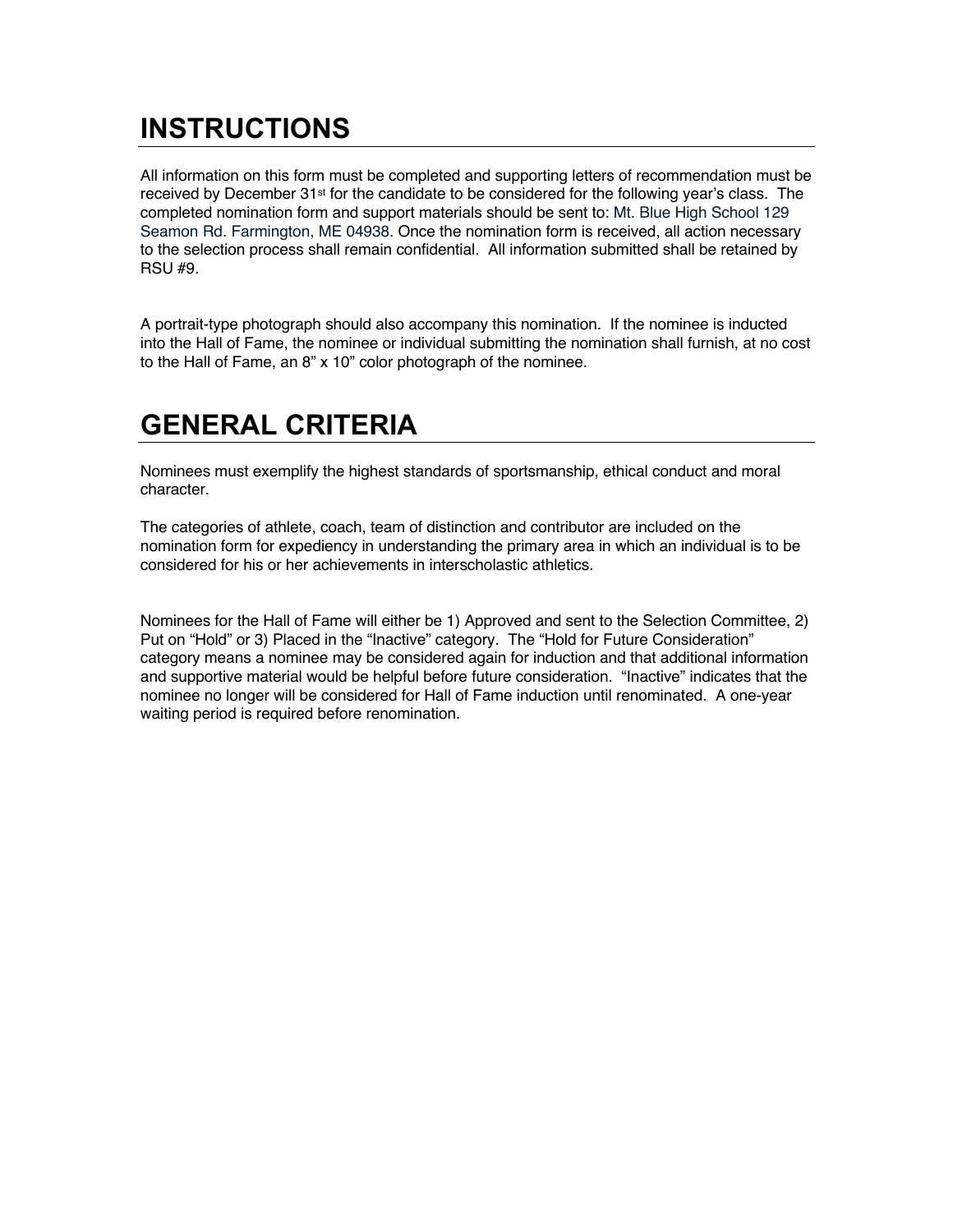

#### **HALL OF FAME NOMINEE (Please type all responses)**

Name of Nominee:

*(first, middle, last)*

#### *Individual Submitting Nomination:*

| Phone: 2008 Contract and Contract and Contract and Contract and Contract and Contract and Contract and Contract and Contract and Contract and Contract and Contract and Contract and Contract and Contract and Contract and Co       |
|--------------------------------------------------------------------------------------------------------------------------------------------------------------------------------------------------------------------------------------|
| Street Address: <u>www.community.com and a street street and a street street and a street street and a street street street and a street street street and a street street street and a street street street street street stree</u> |
|                                                                                                                                                                                                                                      |
|                                                                                                                                                                                                                                      |
|                                                                                                                                                                                                                                      |
|                                                                                                                                                                                                                                      |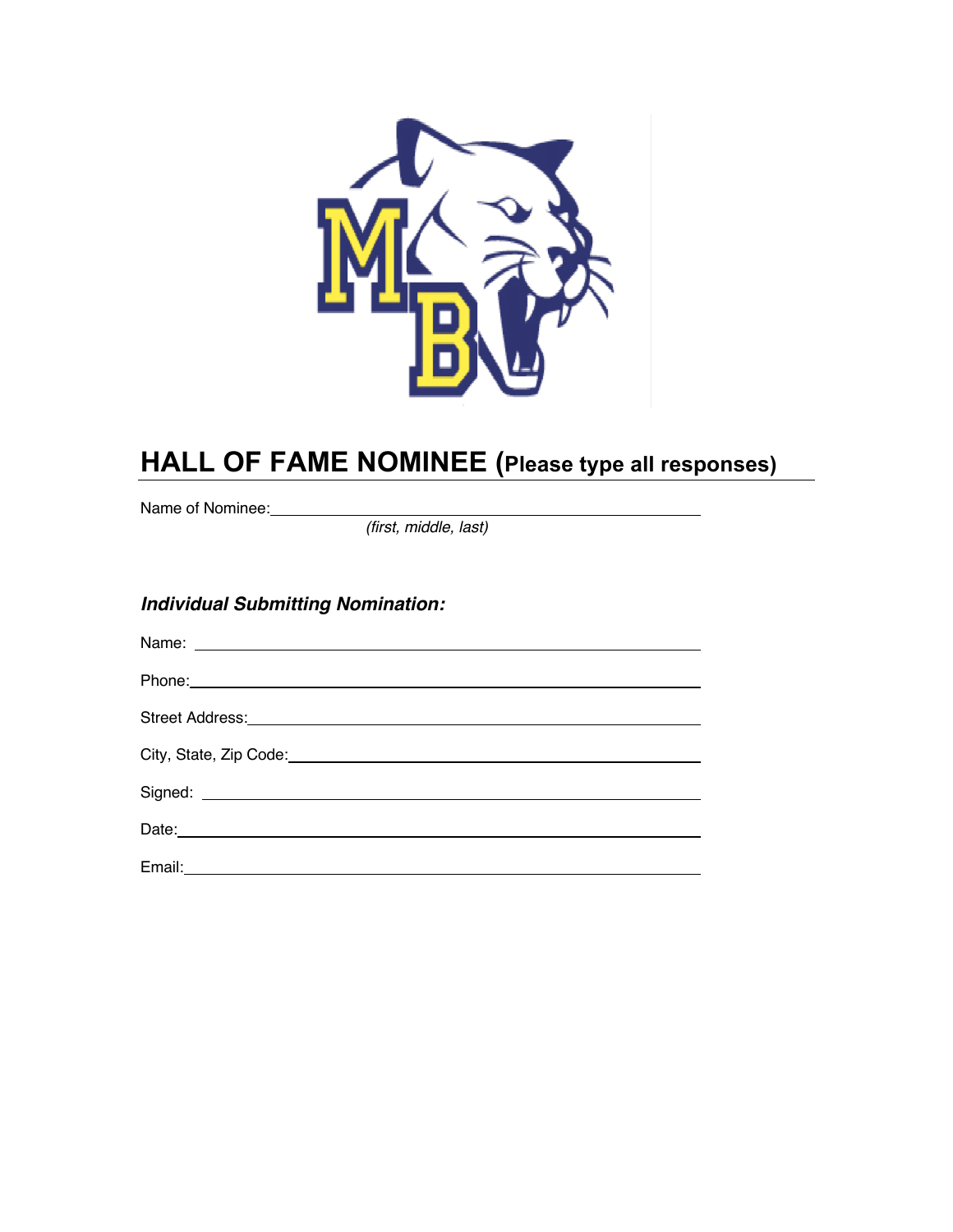#### **NOMINEE INFORMATION SHEET**

| <b>Please Check Appropriate Nomination Category:</b>                                                                                                                                                                                 |                                                                                                                                                                                                                                |                                                                                                                                                                                                                                |        |  |
|--------------------------------------------------------------------------------------------------------------------------------------------------------------------------------------------------------------------------------------|--------------------------------------------------------------------------------------------------------------------------------------------------------------------------------------------------------------------------------|--------------------------------------------------------------------------------------------------------------------------------------------------------------------------------------------------------------------------------|--------|--|
| $\Box$ Athlete                                                                                                                                                                                                                       | □ Coach □ Teams of Distinction □ Contributor                                                                                                                                                                                   |                                                                                                                                                                                                                                |        |  |
| Name of Nominee:<br><u> Name</u> of Nominee:                                                                                                                                                                                         |                                                                                                                                                                                                                                |                                                                                                                                                                                                                                |        |  |
|                                                                                                                                                                                                                                      | (first, middle, last)                                                                                                                                                                                                          |                                                                                                                                                                                                                                |        |  |
|                                                                                                                                                                                                                                      |                                                                                                                                                                                                                                |                                                                                                                                                                                                                                |        |  |
|                                                                                                                                                                                                                                      | (street address)                                                                                                                                                                                                               |                                                                                                                                                                                                                                |        |  |
|                                                                                                                                                                                                                                      | (city, state, zip)                                                                                                                                                                                                             |                                                                                                                                                                                                                                |        |  |
| Email: <u>Andreas Andreas Andreas Andreas Andreas Andreas Andreas Andreas Andreas Andreas Andreas Andreas Andreas Andreas Andreas Andreas Andreas Andreas Andreas Andreas Andreas Andreas Andreas Andreas Andreas Andreas Andrea</u> |                                                                                                                                                                                                                                |                                                                                                                                                                                                                                |        |  |
|                                                                                                                                                                                                                                      |                                                                                                                                                                                                                                |                                                                                                                                                                                                                                |        |  |
|                                                                                                                                                                                                                                      |                                                                                                                                                                                                                                |                                                                                                                                                                                                                                |        |  |
|                                                                                                                                                                                                                                      |                                                                                                                                                                                                                                |                                                                                                                                                                                                                                |        |  |
|                                                                                                                                                                                                                                      |                                                                                                                                                                                                                                | Place of Birth: Cambridge Contract Contract Contract Contract Contract Contract Contract Contract Contract Contract Contract Contract Contract Contract Contract Contract Contract Contract Contract Contract Contract Contrac |        |  |
| Is the nominee still active in any area of athletics or performing arts other than the category<br>for which he/she is being nominated? □ Yes □ No                                                                                   |                                                                                                                                                                                                                                |                                                                                                                                                                                                                                |        |  |
| If yes, please explain:                                                                                                                                                                                                              |                                                                                                                                                                                                                                |                                                                                                                                                                                                                                |        |  |
| If deceased, date of death:                                                                                                                                                                                                          |                                                                                                                                                                                                                                |                                                                                                                                                                                                                                |        |  |
|                                                                                                                                                                                                                                      |                                                                                                                                                                                                                                |                                                                                                                                                                                                                                |        |  |
|                                                                                                                                                                                                                                      |                                                                                                                                                                                                                                |                                                                                                                                                                                                                                |        |  |
|                                                                                                                                                                                                                                      | Phone: Phone and the second contract of the second contract of the second contract of the second contract of the second contract of the second contract of the second contract of the second contract of the second contract o |                                                                                                                                                                                                                                |        |  |
| <b>Schools Attended:</b>                                                                                                                                                                                                             |                                                                                                                                                                                                                                |                                                                                                                                                                                                                                |        |  |
| Name of School                                                                                                                                                                                                                       | City and State                                                                                                                                                                                                                 | Year Graduated                                                                                                                                                                                                                 | Degree |  |
| High School:                                                                                                                                                                                                                         |                                                                                                                                                                                                                                |                                                                                                                                                                                                                                |        |  |
| College/University:                                                                                                                                                                                                                  |                                                                                                                                                                                                                                |                                                                                                                                                                                                                                |        |  |

Small Portrait-type Photograph of Nominee Attached (to be used for news release, etc.)

Letters of Recommendation Attached

Post Graduate School:

Newspaper and/or Other Supportive Material Attached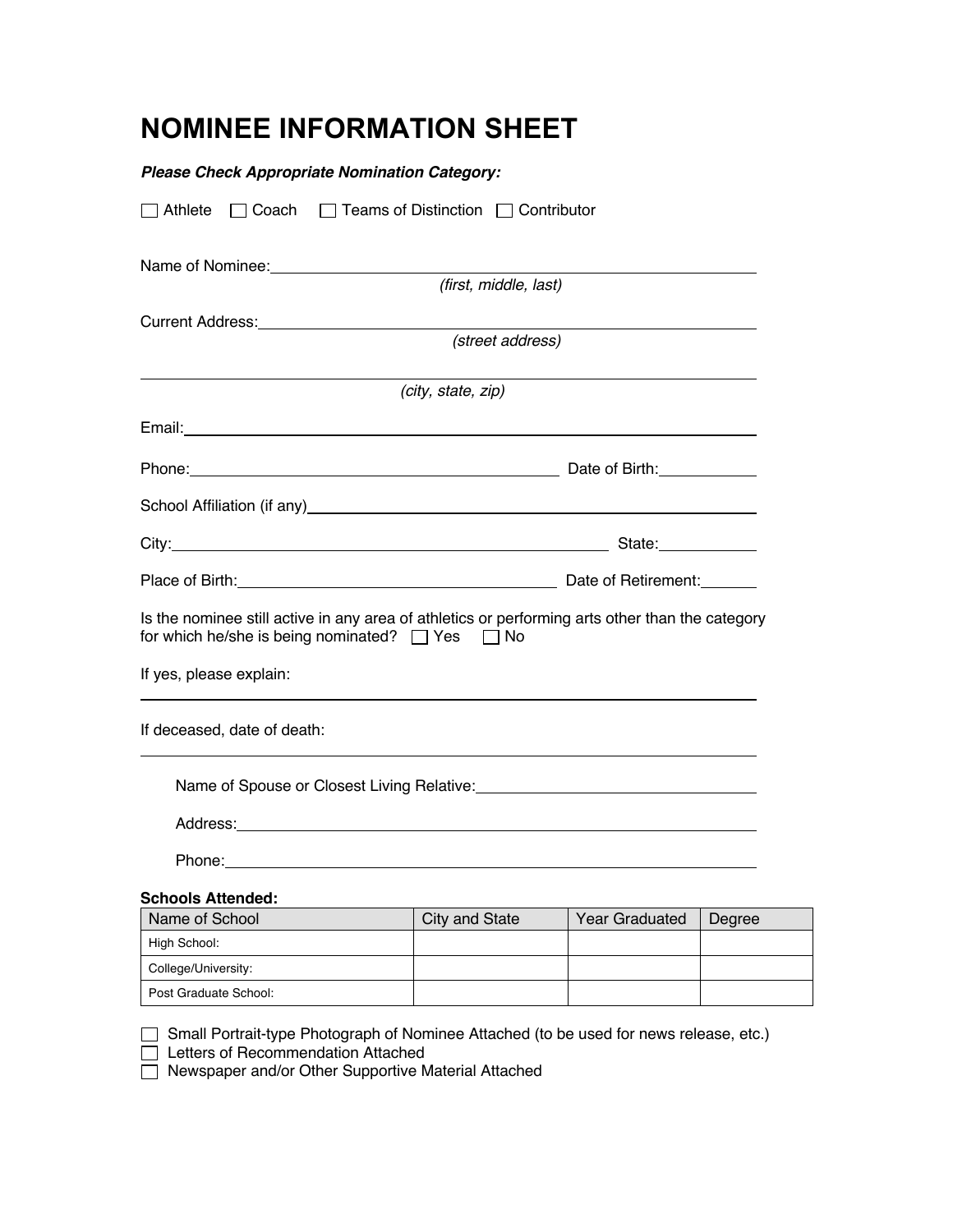### **ATHLETE**

Athletic Participation in High School [give complete details concerning specific performances, years, records, etc.

Honors (give complete details of high school and post-high school athletic honors and achievements, awards, and recognition received as a result of high school achievements)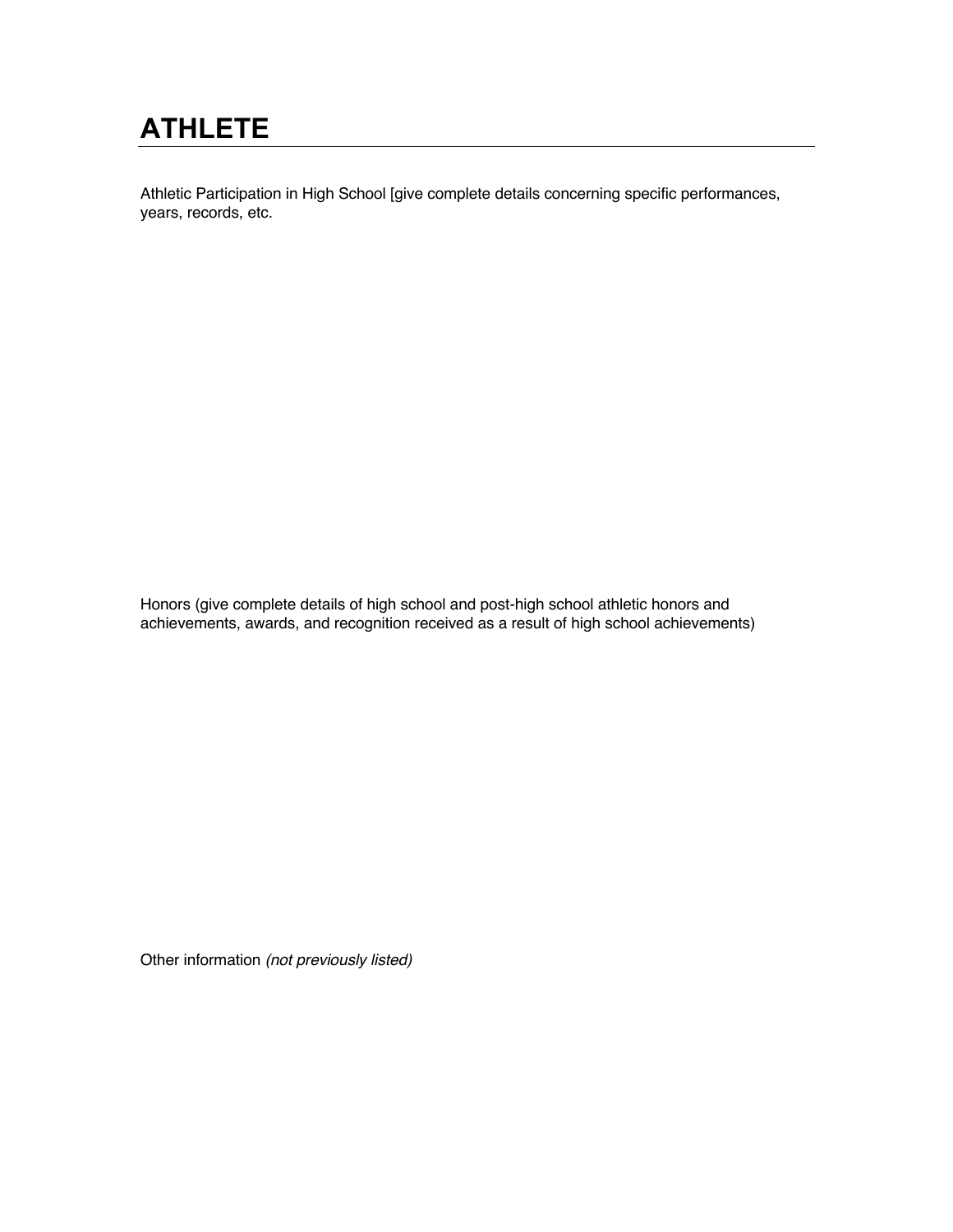#### **COACH**

Career Description as High School Coach (give complete background and information pertaining to involvement in athletics, i.e., coaching positions, tenure, etc.)

Coaching Records and Honors (overall record, outstanding seasons, etc.)

Professional Affiliations and Achievements (i.e. involvement in state and national coaching associations and other related professional organizations)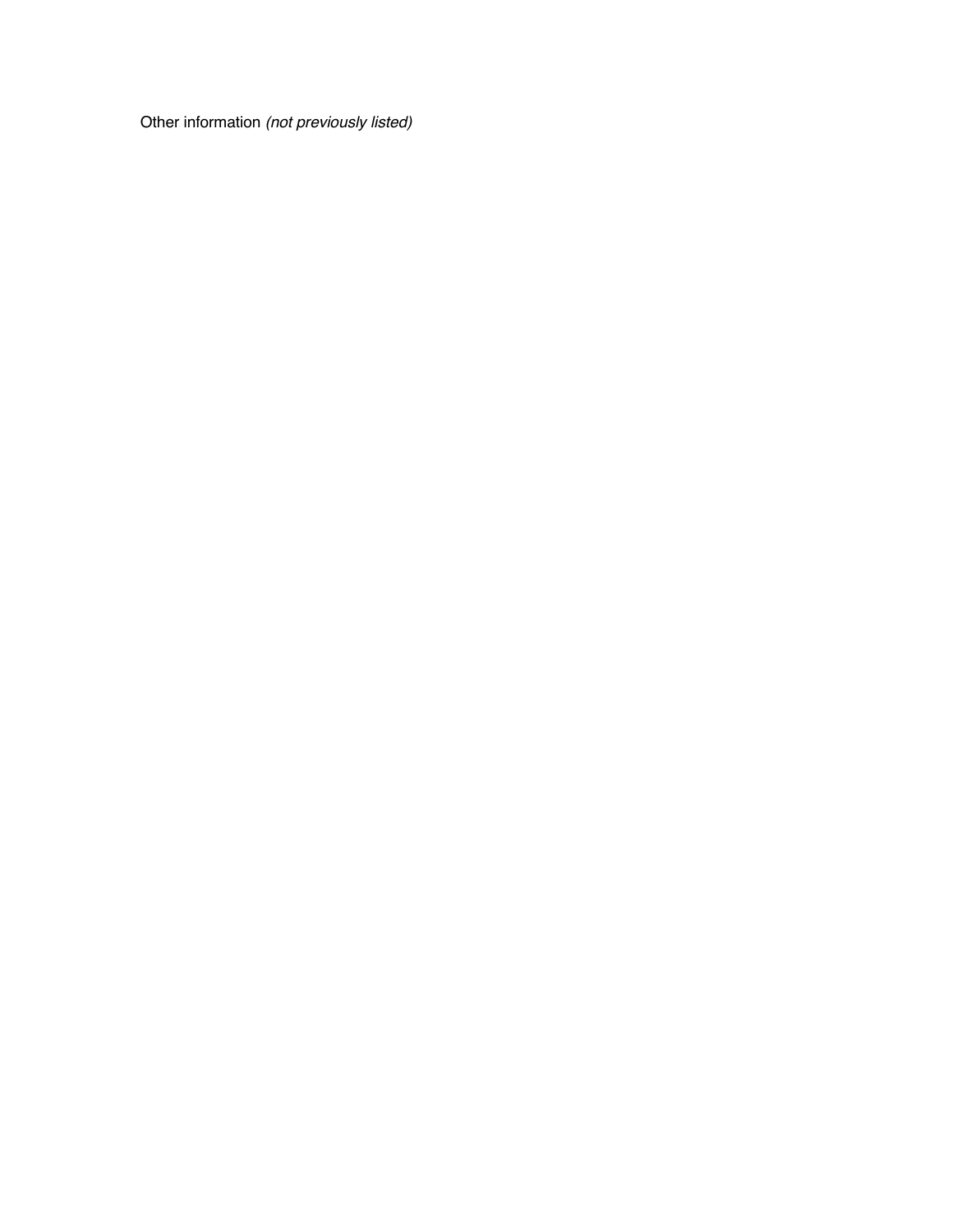#### **Teams of Distinction**

Description of team and any conference, state or national awards received.

Team record along with players involved during the time period.